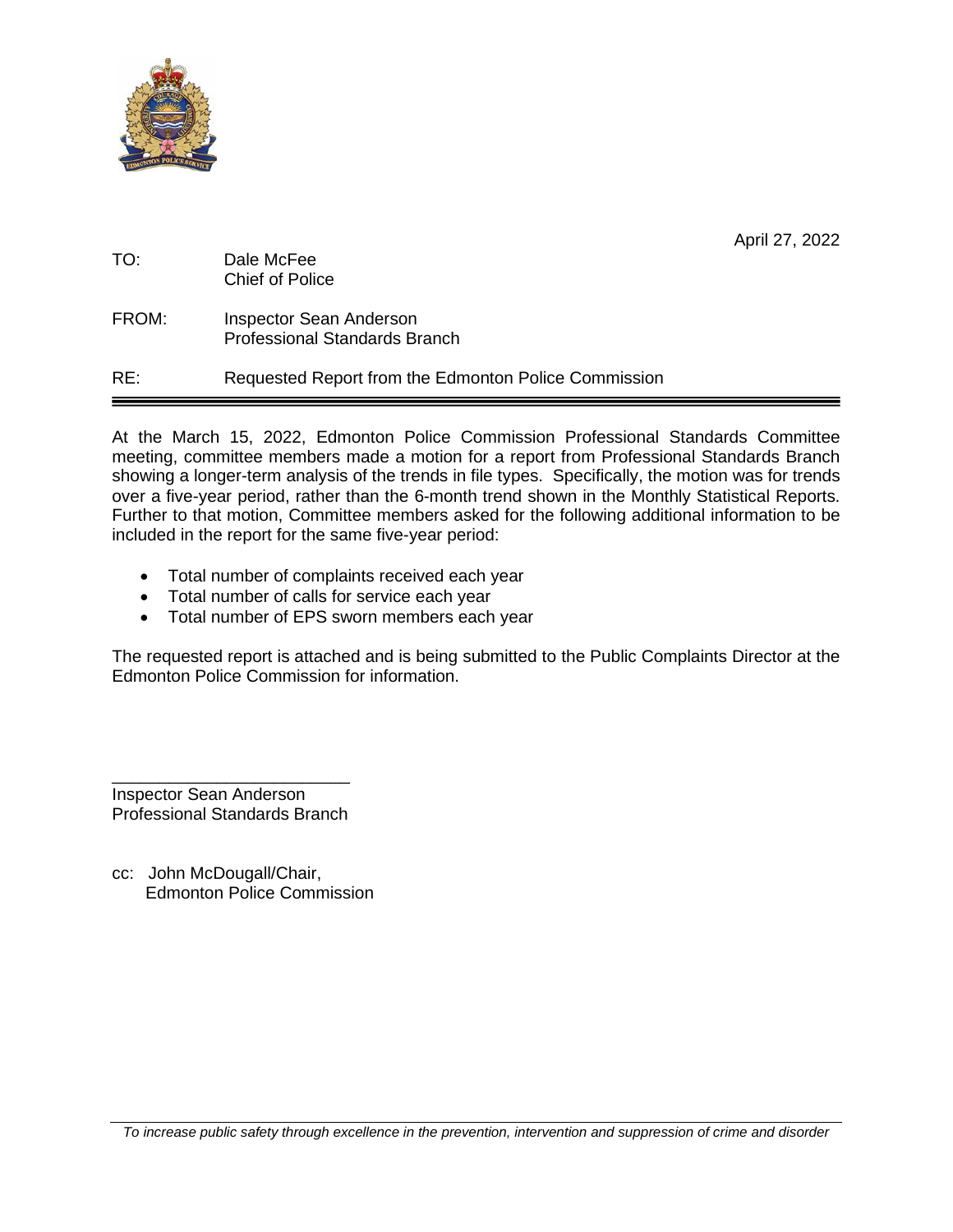# **PSB Complaint Trends Over Between 2017 and 2022**

At the March 15, 2022, Edmonton Police Commission Professional Standards Committee meeting, committee members made a motion for a report from Professional Standards Branch showing a longer-term analysis of the trends in file types. Specifically, the motion was for trends over a five-year period, rather than the 6-month trend shown in the Monthly Statistical Reports. Further to that motion, Committee members asked for the following additional information to be included in the report for the same five-year period:

- Total number of complaints received each year
- Total number of calls for service each year
- Total number of EPS sworn members each year

Over the past 5 years, PSB has seen a general increasing trend in the number of complaints received, with exceptionally high volumes of complaints in 2020 and 2021. This increase in complaints has occurred, despite decreasing amounts of dispatched calls. However, it is important to remember that many more contacts occur between police members and the community than are captured as calls for service. Examples such as contact with a beat officer in a community, traffic stops, or an investigative follow-up will often not be captured as dispatched calls.

The table below shows the number of total and public complaints investigated by PSB each year, including all contacts to PSB (i.e., both complaints investigated under the *Police Service Regulations* and those resolved outside of the *Police Act*). The number of dispatched calls per year and number of sworn officers are also noted.

|                             | 2017    | 2018     | 2019    | 2020    | 2021    | 2022 |
|-----------------------------|---------|----------|---------|---------|---------|------|
| Total<br>Complaints         | 1164    | 1234     | 1151    | 1279    | 1462    | 394  |
| <b>Public</b><br>Complaints | 953     | 1010     | 1009    | 1168    | 1297    | 345  |
| Dispatched<br>Calls         | 193,564 | 190,416  | 192,645 | 185,006 | 176,520 |      |
| Sworn<br><b>Officers</b>    | 1831.34 | 1822.825 | 1874    | 1839.17 | 1843.63 |      |

Table 1. Yearly Breakdown of Complaints, Dispatched Calls, and Sworn Officers

An analysis of PSB complaints and the Edmonton unemployment rate between 2015 and 2022 was conducted; this is *not* to suggest that complaints come from unemployed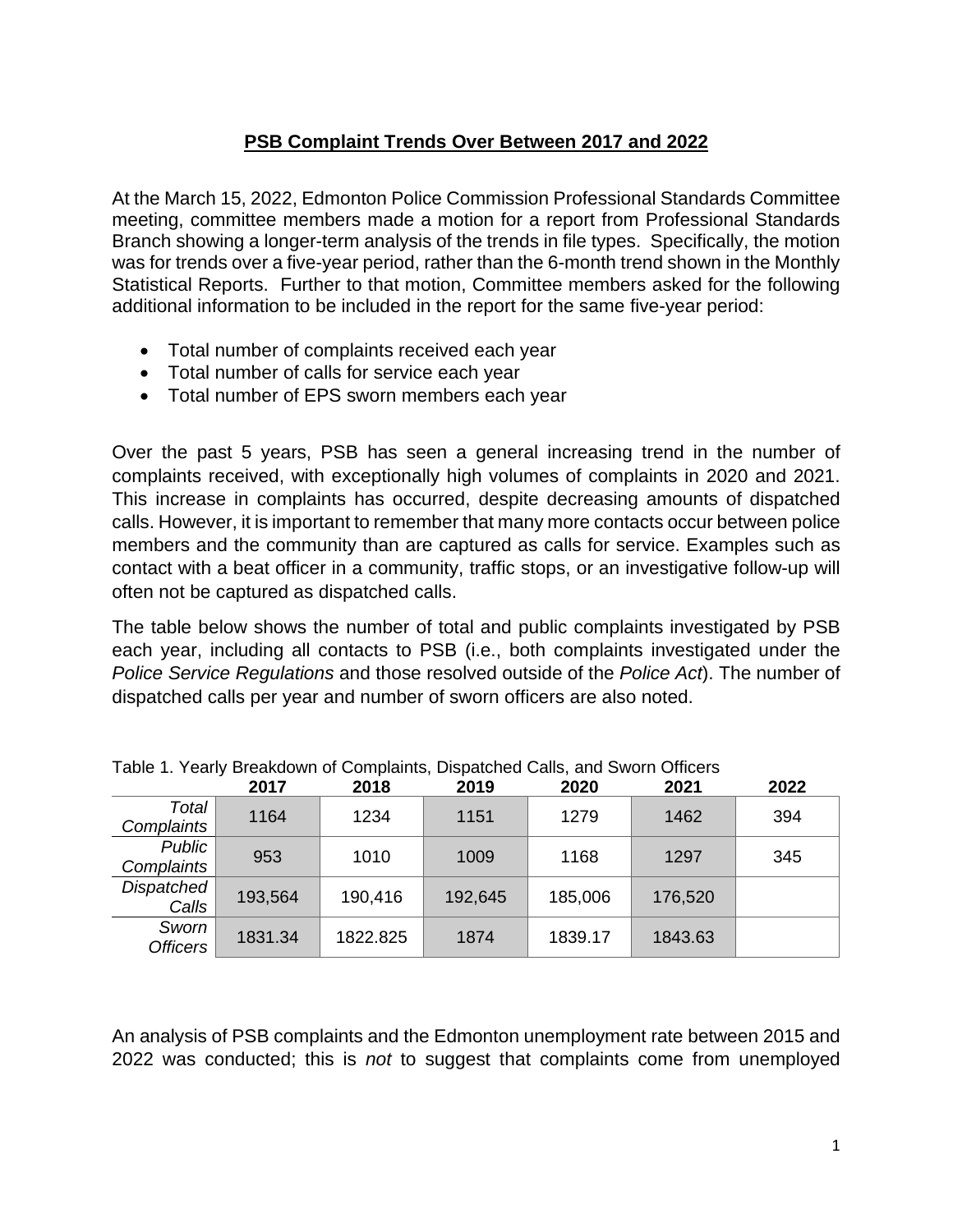citizens, but rather using the unemployment rate as a broad measure of social unrest.[1](#page-2-1) There is a moderate correlation<sup>[2](#page-2-2)</sup> between public complaints to PSB and the unemployment rate, as seen in the graph below, suggesting that overall social unrest may be correlated with complaints about police.

In [Figure 1](#page-2-0) below, Blue bars represent the total number of public complaints to PSB received each month, the blue line shows a rolling average of PSB complaints (3-month average), and the orange line represents the monthly unemployment rate.



<span id="page-2-0"></span>Figure 1. Public Complaints to PSB and Edmonton Unemployment Rate

# Classifications of Complaints between 2017 and 2022

For each complaint received, PSB classifies it in order to capture data about the specific causes of concern. Between 2017 and 2022, the top five complaint classifications were professionalism, duties and/or services provided, investigations, legal, and use of force. As seen in [Figure 2](#page-3-0) below, these five classifications account for 71% of public complaints

<span id="page-2-1"></span> $1$  Studies have shown that in times of financial crisis, there is a decline in trust of governments and political institutions (Kroknes, Jakobsen & Gronning, 2016; Roth, Nowak-Lehmann & Otter, 2011). Additionally, unemployment and perceptions of economic inequality have been shown to be correlated with social or civic unrest (Badimon, 2013; Power, 2018).

<span id="page-2-2"></span> $2$  r=0.50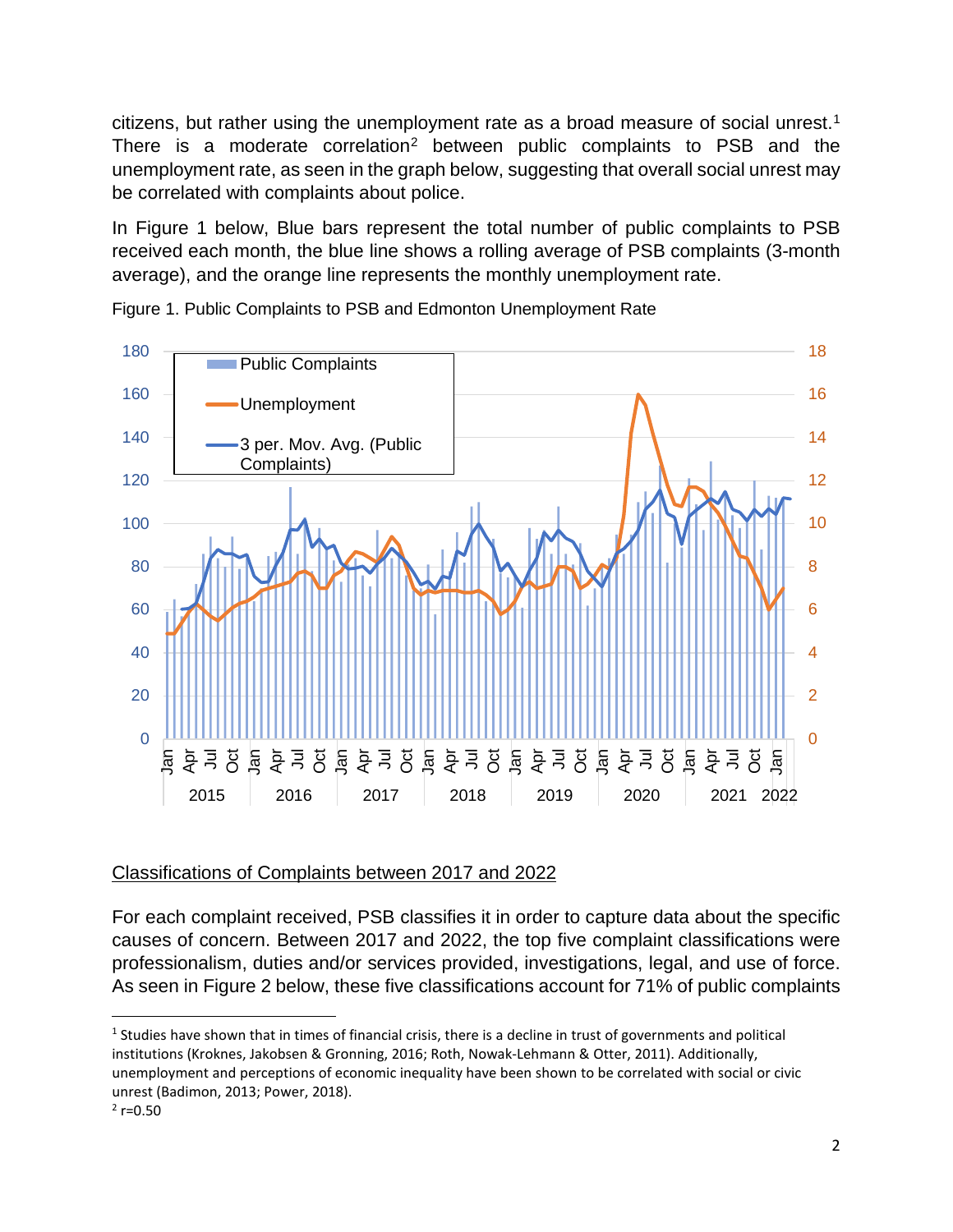received between 2017 and 2022. Approximately 23% of complaints were either: (1) inquiry based, (2) in the "other" category, which includes contacts to PSB that are comments/opinion based (with no further action required), for information tracking only, and contacts where PSB is unable to contact the complainant to determine their concern, or (3) pending classification. The remaining 6% of complaints related to complaints about driving, theft or fraud, or supervision or workplace issues.

A more detailed analysis was conducted on the five most common classifications.



<span id="page-3-0"></span>Figure 2. Classification of Public Complaints Received by PSB Between 2017 and 2022

[Figure 3,](#page-3-1) below, shows the five-year trends of each of the five most common complaint types received by PSB. A more detailed analysis of each complaint type is included below.



<span id="page-3-1"></span>Figure 3. Five Year Trend of Common Complaint Types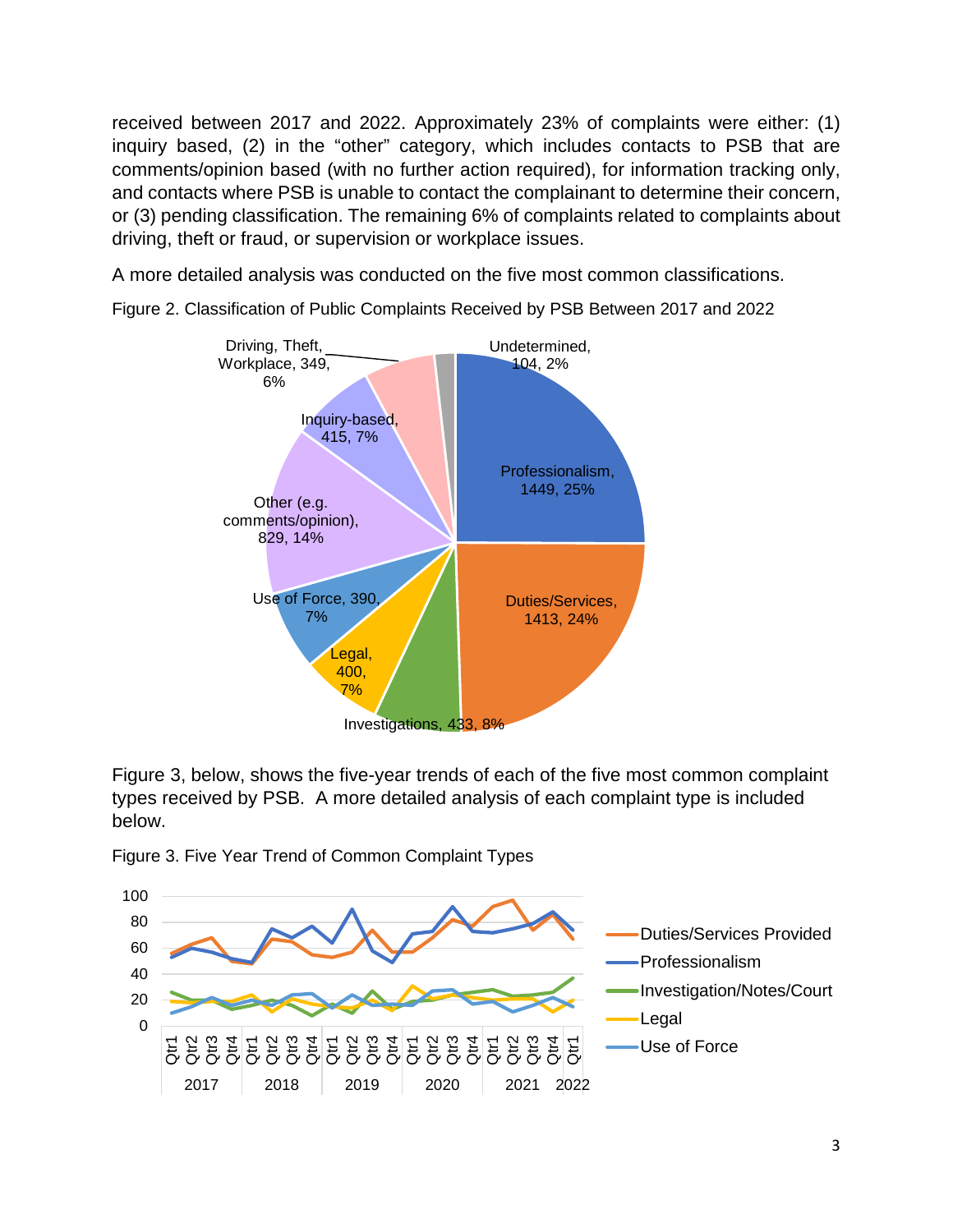# Professionalism

The classification of professionalism relates to how officers are doing their job, such as complaints of rudeness, lack of empathy, tone of voice or general manner, allegations of bias, etc.

Public complaints related to professionalism typically account for approximately 25% of PSB complaints per year. There has been a slight increasing trend in the total number of complaints regarding professionalism over the past 5 years (see [Figure 5,](#page-4-0) below). However, PSB received proportionally fewer complaints of professionalism in 2021 than in previous years (i.e. only 24% of complaints, as compared to 26% in 2019 and 27% in 2020).



Figure 4. Percentage of Professionalism Complaints Between 2019 and 2021

■ Undetermined

<span id="page-4-0"></span>Figure 5. Public Complaints of Professional per Month between 2017 and 2022

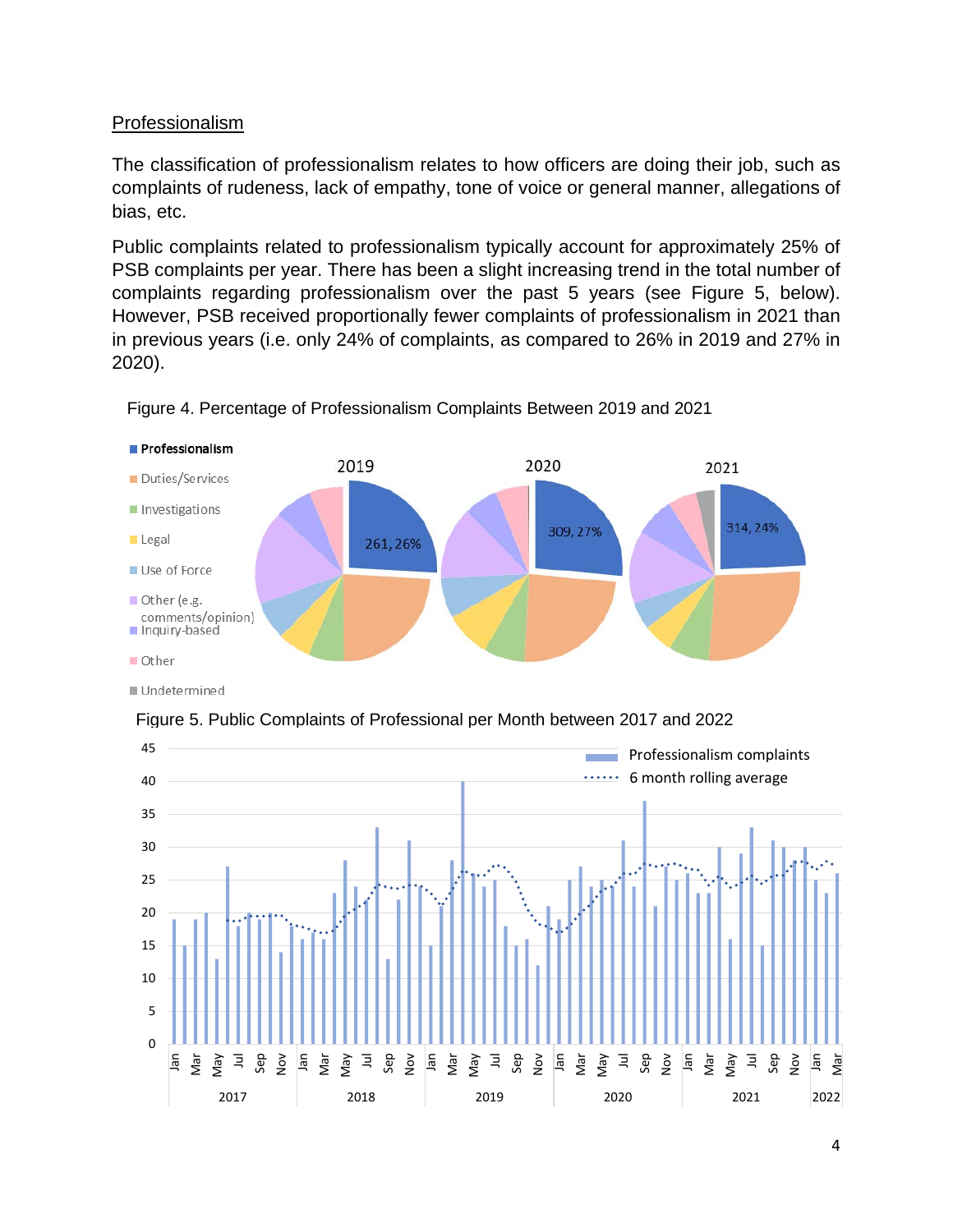### Duties and/or Services Provided

The classification of duties and/or services provided relates to what officers are doing as part of their job, such as complaints regarding the issuance of tickets, laying or not laying charges, responding in ways that the complainant feels was inappropriate, lack of communication, etc.

Public complaints related to duties and services typically account for approximately 25% of PSB complaints per year. There has been an increase in the total number of complaints and the proportion of complaints regarding duties and services since 2020.







Figure 7. Public Complaints of Professional per Month between 2017 and 2022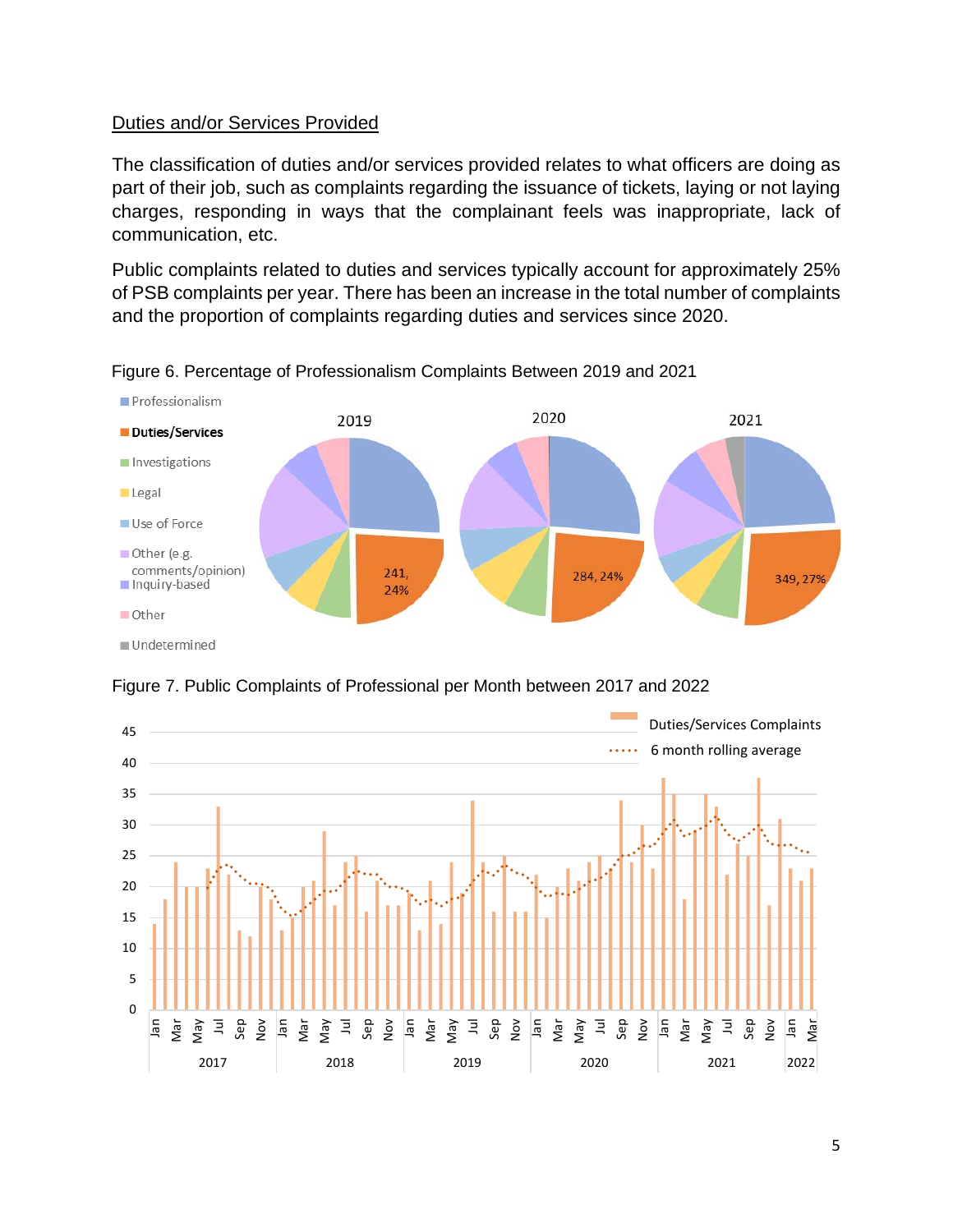#### Investigations, Notes and Court

The classification of investigations, notes and court relates to complaints regarding police investigations, such as complaints alleging negligent or incomplete investigations, inaccurate reporting, negligent searches, etc.

Public complaints related to investigations account for a little less than 10% of PSB complaints per year. There has been an increase in the total number of complaints about investigations since 2020; however, the proportion of complaints regarding investigations has remained steady.



Figure 8. Percentage of Investigation Complaints Between 2019 and 2021



Figure 9. Public Complaints of Investigations per Month Between 2017 and 2022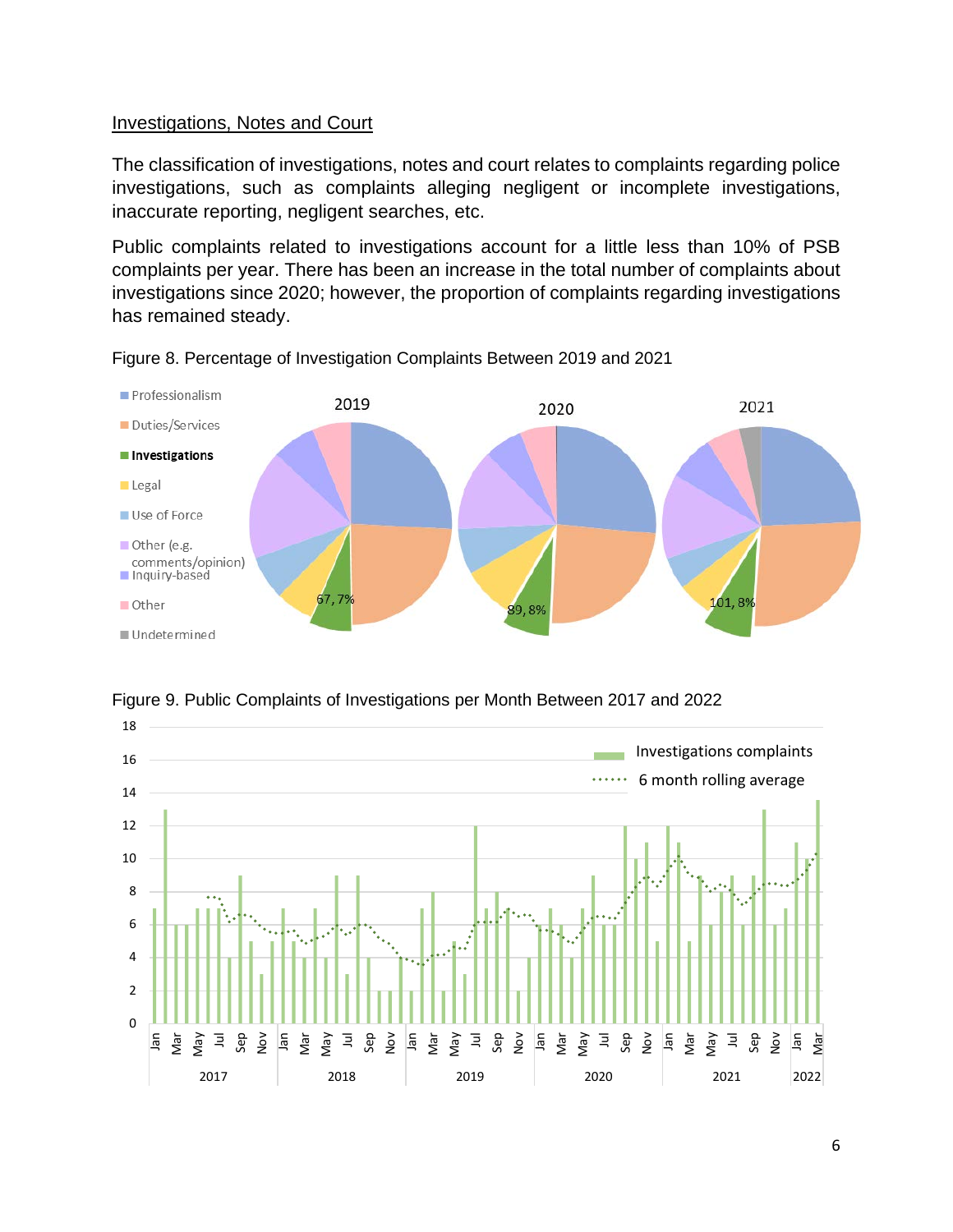### Legal

The classification of legal complaints relates to complaints of legal issues, such as allegations that officers did not have lawful presence, unlawful arrests or searches, damaged or destroyed property, seizure of vehicles or property, Charter of Rights, etc.

Public complaints related to legal issues accounts for a little over 5% of PSB complaints per year. The total number of complaints related to legal issues has remained fairly steady over the past five years, with a slight decrease in the total proportion of legal complaints in 2021.



Figure 10. Percentage of Legal Complaints Between 2019 and 2021



Figure 11. Public Complaints of Legal Issues per Month Between 2017 and 2022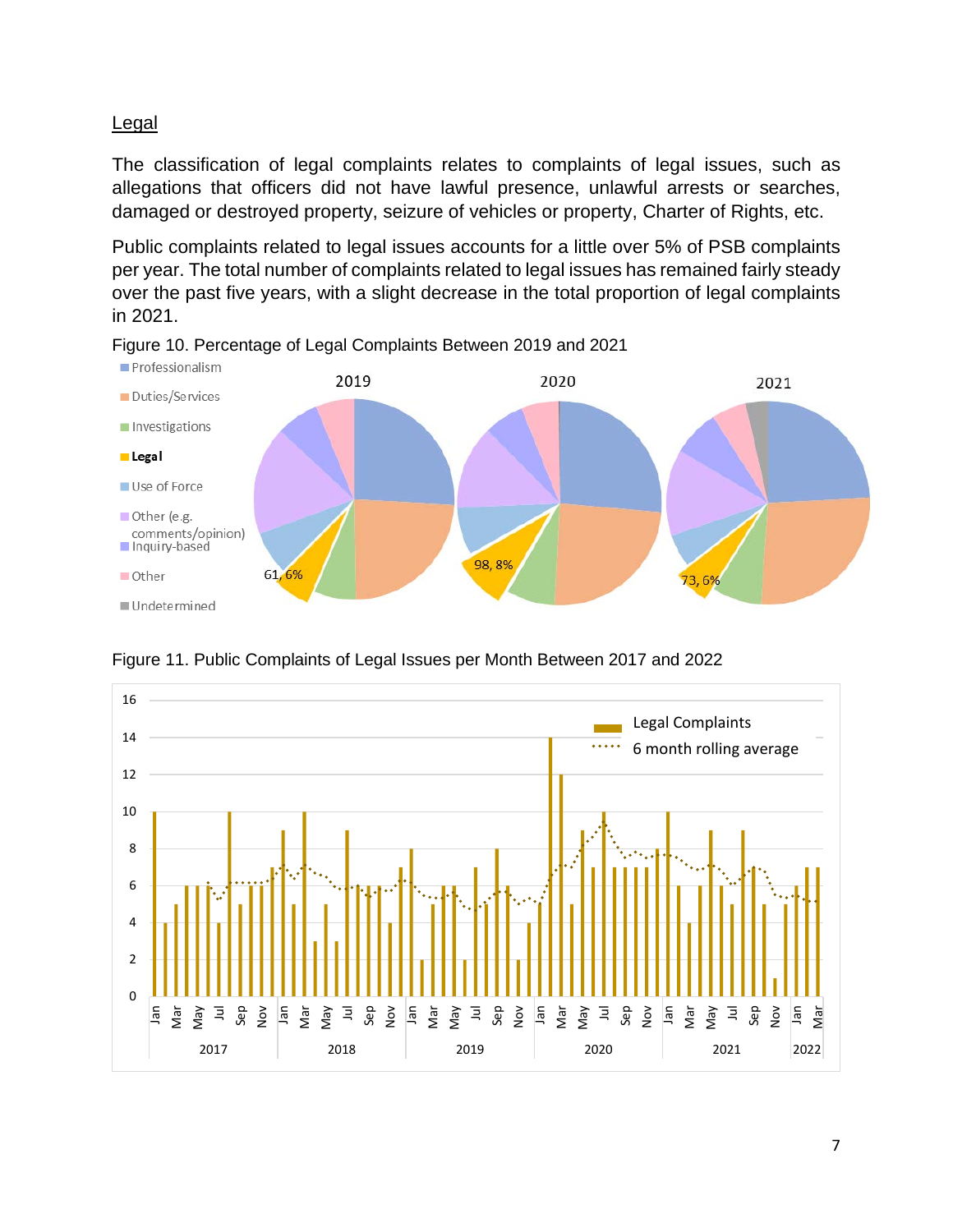### Use of Force

The use of force classification relates to complaints regarding police use of force, including physical contact, handcuffing, CEWs, firearms, canine, etc.

Public complaints related to use of force accounts for between 5-10% of PSB complaints per year. There was a high volume of use of force complaints in the summer of 2020 as there was increased attention on police actions in general, related to the murder of George Floyd and calls to defund the police. In contrast, complaints regarding use of force were exceptionally low in 2021, perhaps due to COVID restrictions regarding gatherings and limits on late night alcohol sales.



Figure 12. Percentage of Use of Force Complaints Between 2019 and 2021



Figure 13. Public Complaints of Use of Force per Month Between 2017 and 2022